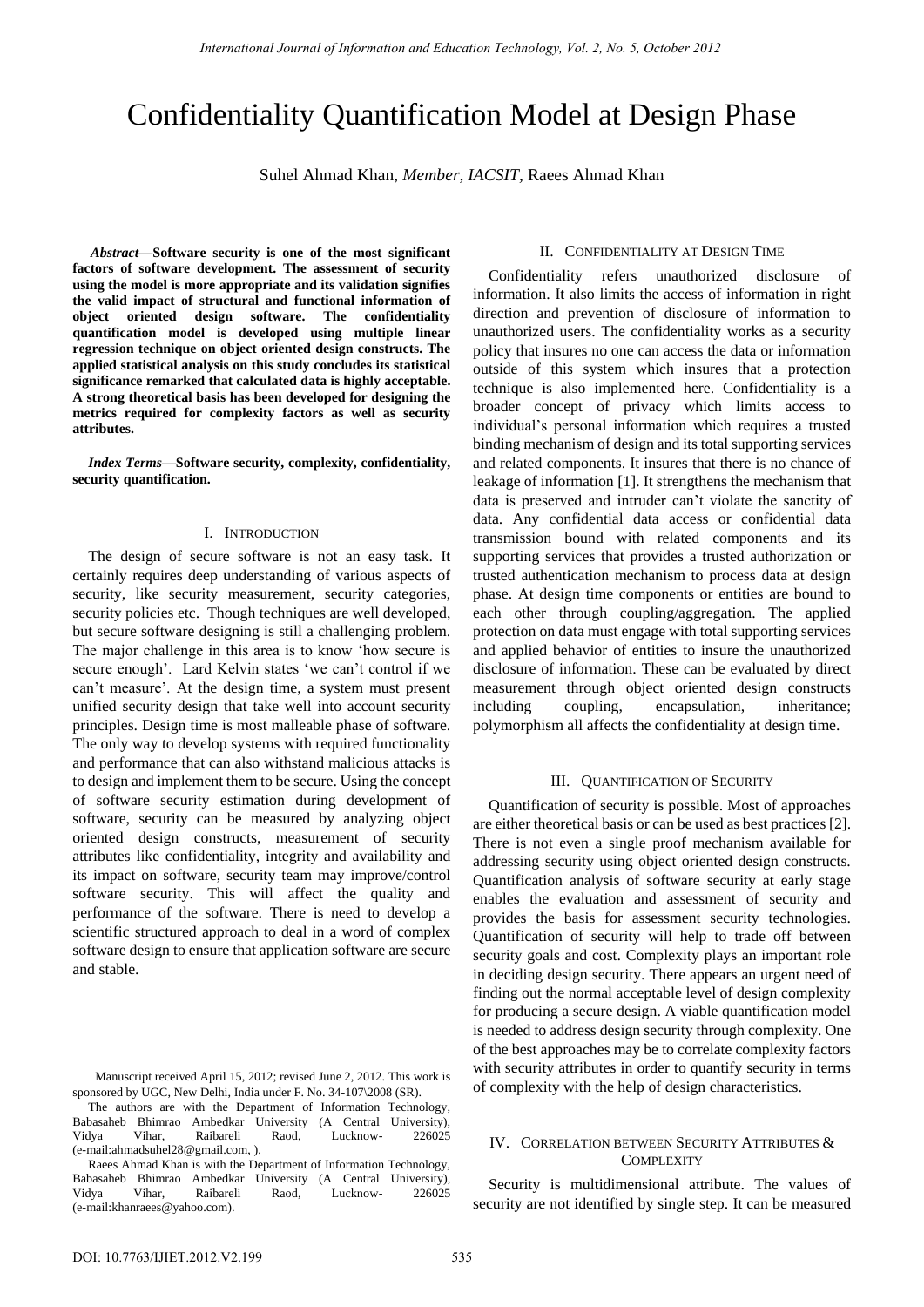through the whole development process by of its attributes. Computer security is frequently associated with three core areas, which can be conveniently summarized by the acronym "CIA"[3].



Fig. 1. Relation diagram

In order to establish a contextual relationship between designs constructs with complexity factors are being examined [4], [5]. The significance of this study is to quantify security with optimized set of complexity attributes which is discussed in Fig. 1. The used metrics are helpful to minimize/control the intolerable design complexity which is taken from [4], [6], [7]. To gain maximum strength of protection it is mandatory to keep design complexity low by preventing unnecessary privilege grant to services. Privileges should be minimal according to interaction between services and requests. Most of the services are holding the dynamic behavior. The behavior of components is analyzed by counting services at run time environment when they demonstrate polymorphic behavior. Decomposition is the process of defining the generalizations and classifications that compose an abstraction [8]. Keeping in mind this assumption, decomposition is merged with higher level of abstraction to maintain the theoretical basis that larger the number of methods invoked from an object, increases the design complexity. The motivation of hierarchical decomposition of design is to provide free space and allows the designers to take design decisions independently to distribute complexity across multiple components with less interdependence.

## V. CONFIDENTIALITY QUANTIFICATION MODEL

The generic quality models have been considered as a basis to develop the security quantification model form object oriented design [2], [3], [9]. A class hierarchy of Online shopping Management System depicted in Fig. 2 has been presented to quantify the confidentiality through given complexity attributes of design diagram. The Six versions of class hierarchies are being used for metric value depicted in Table1 and data needed for standard confidentiality values is taken from [10]. The multiple linear regression model is fitted for the minimal set of confidentiality metric and result is shown in equation (3).

The model summary of calculated data is mentioned in Table 1 which discusses the statistical interpretation of used data and high value of R Square represents that model is highly effective. Table II summarizes the results of the correlation analysis for confidentiality quantification model, and shows that for all the System, all of the design constructs are highly correlated with Confidentiality.



Fig. 2. Online shopping management system

Confidentiality=  $\alpha + \beta 1$ <sup>\*</sup>CP +  $\beta 2$  \* TSS +  $\beta 3$  \* MDH (1)

Confidentiality = 
$$
.599 - .623 \times CP + .341 \times TSS - 1.25 \times
$$

 $MDH$  (2)

TABLE I: MODEL SUMMARY

| Model | R    | <b>R</b> Square | <b>Std. Error of the Estimate</b> | Sig. F<br><b>Change</b> |
|-------|------|-----------------|-----------------------------------|-------------------------|
|       | .965 | .931            | 0.01452                           | 0.331                   |
|       |      |                 |                                   |                         |

|                 | Class Diagram Conf_Standard CP |      | <b>TSS</b> | <b>MDH</b> |
|-----------------|--------------------------------|------|------------|------------|
| CD <sub>1</sub> | 0.555                          | 1.33 | 3.11       | 0.22       |
| CD2             | 0.60                           | 1.40 | $-3.3$     | 0.20       |
| CD3             | 0.545                          | 1.81 | 3.81       | 0.18       |
| CD4             | 0.60                           | 1.7  | 3.80       | 0.20       |
| CD5             | 0.60                           | 2.0  | 44         | 0.20       |

#### VI. MODEL VALIDATION

No matter how powerful a theoretical result may be, it needs to be empirically validated to establish its practical use, effectiveness and efficiency. This is true in all Engineering disciplines, including Software Engineering. Therefore, in addition to the theoretical validation, an experimental tryout is equally important in order to make the claim acceptable. In view of this fact, an experimental validation of the proposed model namely complexity confidentiality quantification model (CQM) has been carried out using sample tryouts. Following sections describes the details of validations and data regarding validation for confidentiality formulation is carried out from six version of class diagram of online purchase system in Fig. 3 and taken data is depicted in Table III.